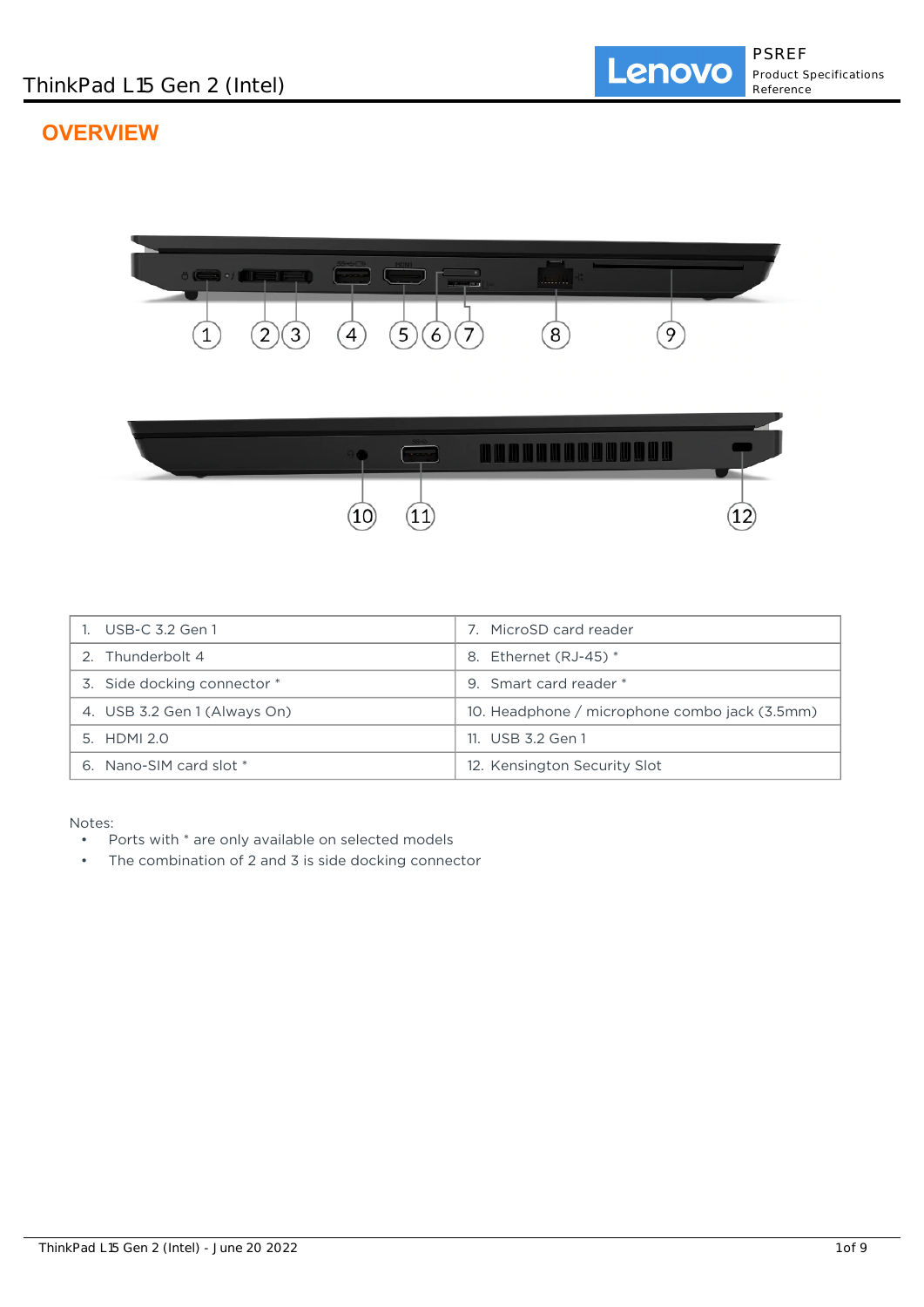# ThinkPad L15 Gen 2 (Intel)

# **PERFORMANCE**

## **Processor**

### **Processor Family**

Intel® Celeron® or 11th Generation Intel Core™ i3 / i5 / i7 Processor

#### **Processor**\*\* [1]

|                |                |                |           |           |                 | Processor Name Cores Threads Base Frequency Max Frequency Cache Memory Support | <b>Processor Graphics</b>           |
|----------------|----------------|----------------|-----------|-----------|-----------------|--------------------------------------------------------------------------------|-------------------------------------|
| Celeron 6305   | 2              | 2              | .8GHz     |           | 4MB             | DDR4-3200                                                                      | Intel UHD Graphics                  |
| Core i3-1115G4 | 2              | $\overline{4}$ | 3.0GHz    | $4.1$ GHz | 6MB             | DDR4-3200                                                                      | Intel UHD Graphics                  |
| Core i5-1135G7 | 4              | 8              | $2.4$ GHz | $4.2$ GHz | 8MB             | DDR4-3200                                                                      | Intel Iris <sup>®</sup> Xe Graphics |
| Core i5-1145G7 | $\overline{4}$ | 8              | $2.6$ GHz | $4.4$ GHz | 8 <sub>MB</sub> | DDR4-3200                                                                      | Intel Iris Xe Graphics              |
| Core i7-1165G7 | 4              | 8              | $2.8$ GHz | $4.7$ GHz | 12MB            | DDR4-3200                                                                      | Intel Iris Xe Graphics              |
| Core i7-1185G7 | 4              | 8              | 3.0GHz    | 4.8GHz    | 12MB            | DDR4-3200                                                                      | Intel Iris Xe Graphics              |

Notes:

1. Intel Celeron processor is NOT available in EMEA

# **Operating System**

#### **Operating System**\*\* [1]

- Windows® 11 Pro 64
- Windows 11 Home 64
- Windows 11 DG Windows 10 Pro 64
- Windows 10 Pro 64
- Windows 10 Home 64
- Windows 10 IoT Enterprise LTSC
- Linux
- Ubuntu Linux
- No operating system

Notes:

1. Windows 10 IoT Enterprise LTSC is for special bid only

# **Graphics**

#### **Graphics**\*\* [1]

| Graphics                       | Type              | Memory               | Key Features |  |
|--------------------------------|-------------------|----------------------|--------------|--|
| Intel UHD Graphics             | Integrated Shared |                      | DirectX® 12  |  |
| Intel Iris Xe Graphics         | Integrated Shared |                      | DirectX 12   |  |
| NVIDIA® GeForce MX450 Discrete |                   | 2GB GDDR6 DirectX 12 |              |  |

Notes:

Intel Iris Xe Graphics capability requires system to be configured with Intel Core i5 or i7 processor and dual-channel memory. On the 1. system with Intel Core i5 or i7 processor and single-channel memory, Intel Iris Xe Graphics will function as Intel UHD graphics NVIDIA GeForce MX450 is NOT available in EMEA

# **Monitor Support**

#### **Monitor Support**

Supports up to 3 independent displays (native display and 2 external monitors via HDMI®, USB-C® and Thunderbolt™)

- HDMI supports up to 4096x2160@60Hz
- USB-C supports up to 5120x3200@60Hz
- Thunderbolt supports up to 5120x3200@60Hz

# **Chipset**

## **Chipset**

Intel SoC (System on Chip) platform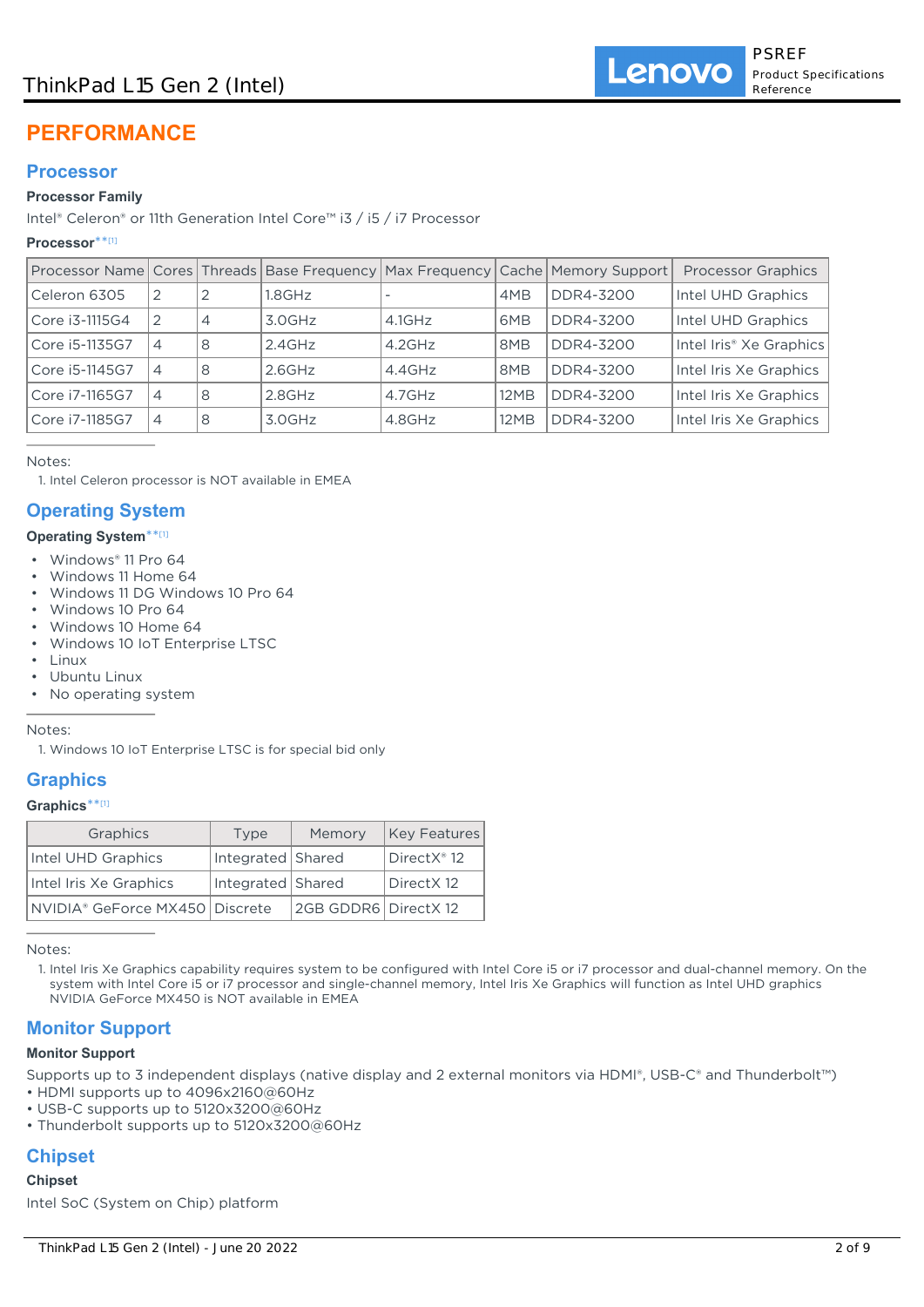# **Memory**

### **Max Memory**[1]

Up to 64GB DDR4-3200

## **Memory Slots**

Two DDR4 SO-DIMM slots, dual-channel capable

#### **Memory Type**

DDR4-3200

#### Notes:

1. The max memory is based on the test results with current Lenovo® memory offerings. The system may support more memory as the technology develops.

# **Storage**

### **Storage Support**[1][2]

- HDD/SSD mode: up to two drives, 1x 2.5" HDD + 1x M.2 SSD
	- 2.5" HDD up to 2TB
- M.2 2242 SSD up to 512GB
- One SSD mode: one drive, 1x M.2 SSD
	- M.2 2280 SSD up to 1TB
	- M.2 2242 SSD up to 512GB

#### **Storage Slot**[3]

- HDD/SSD mode: one 2.5" drive slot + one M.2 slot
	- One 2.5" drive slot, supports 2.5" SATA HDD
	- One M.2 2242 PCIe® Gen 3x4 slot, supports M.2 2242 SSD
- One SSD mode: one M.2 slot
- One M.2 2280 PCIe Gen 3x4 slot, supports M.2 2242/2280 SSD

#### **Storage Type**

| Disk Type                | Interface                   | <b>RPM</b> | Security                               |
|--------------------------|-----------------------------|------------|----------------------------------------|
| 2.5" SATA HDD SATA 6Gb/s |                             |            | 5.4K   APS (Active Protection System™) |
| 2.5" SATA HDD SATA 6Gb/s |                             |            | 7.2K   APS (Active Protection System)  |
| M.2 2242 SSD             | PCIe NVMe®, PCIe 3.0 x4   - |            | $\overline{\phantom{a}}$               |
| M.2 2280 SSD             | PCIe NVMe, PCIe 3.0 x4      |            | Opal <sub>2</sub>                      |
| M.2 2280 SSD             | PCIe NVMe, PCIe 3.0 x4      |            | $\overline{\phantom{a}}$               |

Notes:

2. HDD/SSD mode is NOT available in EMEA

3. System has one HDD slot or one M.2 2280 slot exclusively for storage

# **Removable Storage**

## **Optical**

None

**Card Reader**

MicroSD card reader

## **Multi-Media**

#### **Audio Chip**

High Definition (HD) Audio, Realtek® ALC3287 codec

#### **Speakers**

Stereo speakers, 2W x2, Dolby® Audio™ Premium

#### **Microphone**[1]

- Dual array microphone
- No microphone

<sup>1.</sup> The storage capacity supported is based on the test results with current Lenovo storage offerings. The system may support larger storage as the technology develops.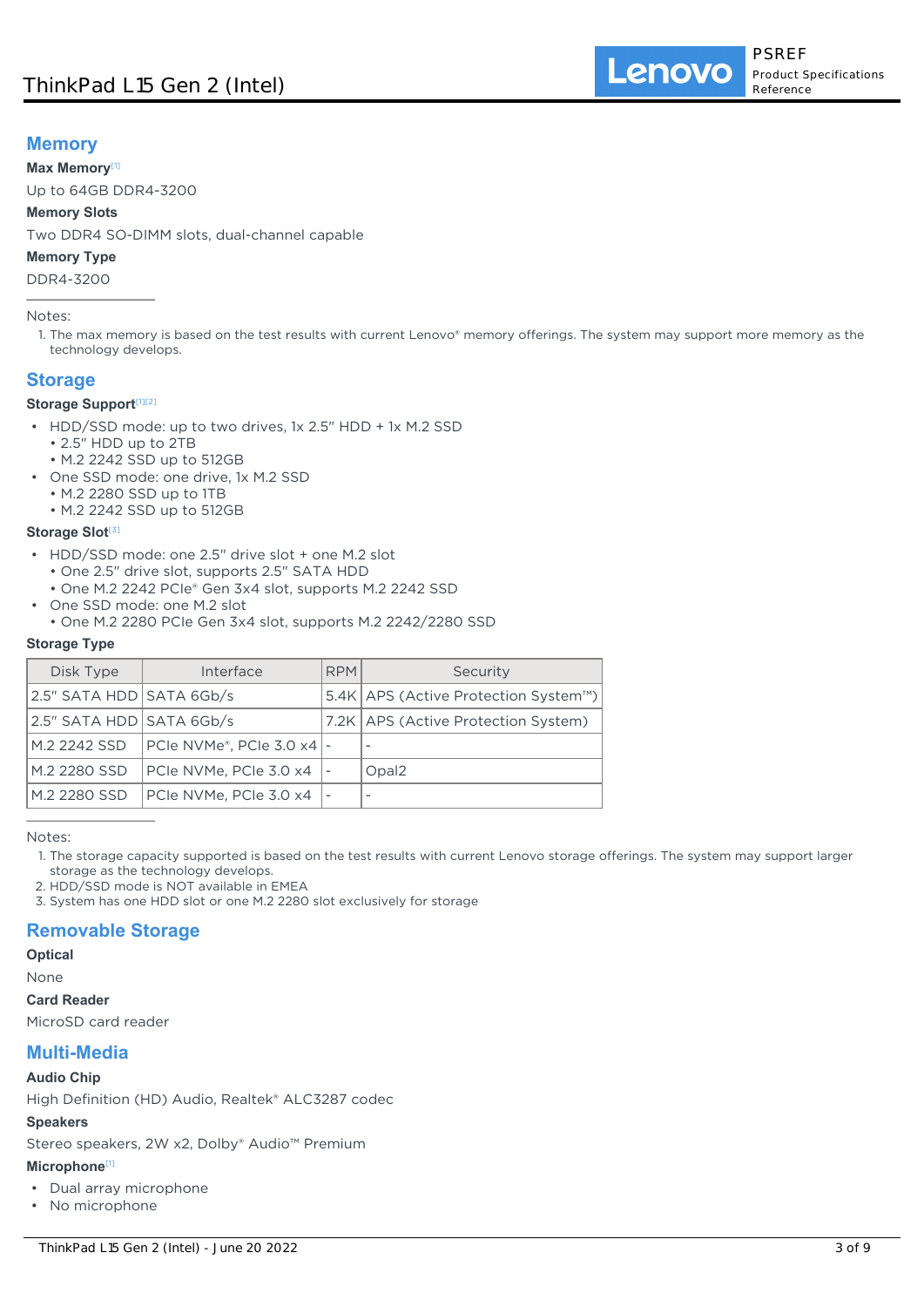### **Camera**\*\* [2]

- HD 720p, with privacy shutter, fixed focus
- IR & HD 720p hybrid, with privacy shutter, fixed focus
- No camera

Notes:

- 1. No microphone is for special bid only.
- 2. No camera is for special bid only.

# **Battery**

#### **Battery**

Integrated Li-Polymer 45Wh battery, supports Rapid Charge (charge up to 80% in 1hr) with 65W AC adapter

#### **Max Battery Life**[1]

MobileMark® 2018: 7.53 hr JEITA 2.0: 11.255 hr

Notes:

1. All battery life claims are approximate maximum and based on results using the MobileMark 2014, MobileMark 2018, JEITA 2.0, continuous 1080p video playback (with 150nits brightness and default volume level) or Google Power Load Test (PLT) battery-life benchmark tests. Actual battery life will vary and depends on many factors such as product configuration and usage, software use, wireless functionality, power management settings, and screen brightness. The maximum capacity of the battery will decrease with time and use.

# **Power Adapter**

#### **Power Adapter**\*\* [1][2]

- 45W USB-C (2-pin) AC adapter, supports PD 3.0, 100-240V, 50-60Hz
- 45W USB-C (3-pin) AC adapter, supports PD 3.0, 100-240V, 50-60Hz
- 65W USB-C (2-pin) AC adapter, supports PD 3.0, 100-240V, 50-60Hz
- 65W USB-C slim (2-pin) AC adapter, supports PD 3.0, 100-240V, 50-60Hz
- 65W USB-C slim (3-pin) AC adapter, supports PD 3.0, 100-240V, 50-60Hz
- 65W USB-C (3-pin) AC adapter, supports PD 3.0, 100-240V, 50-60Hz
- No power adapter

Notes:

- 1. AC adapter offerings depend on the country.
- 2. No power adapter is for special bid only
- 45W USB-C AC adapter and 65W USB-C slim AC adapter are NOT available in EMEA

# **DESIGN**

# **Display**

**Display**\*\* [1]

| <b>Size</b> | Resolution                   | Touch           |            | Type   Brightness | Surface        | Aspect<br>Ratio | Contrast<br>Ratio | Color<br>Gamut     | Viewing<br>Angle | Key<br>Features |
|-------------|------------------------------|-----------------|------------|-------------------|----------------|-----------------|-------------------|--------------------|------------------|-----------------|
|             | 15.6"   HD (1366x768)   None |                 | <b>TN</b>  | 220 nits          | Anti-<br>glare | 16:9            | 400:1             | 45%<br><b>NTSC</b> | $90^\circ$       |                 |
| 15.6"       | <b>FHD</b><br>(1920x1080)    | None            | <b>IPS</b> | 250 nits          | Anti-<br>glare | 16:9            | 700:1             | 45%<br><b>NTSC</b> | $170^\circ$      |                 |
| 15.6"       | <b>IFHD</b><br>(1920x1080)   | Multi-<br>touch | <b>IPS</b> | 300 nits          | Anti-<br>glare | 16:9            | 700:1             | 45%<br><b>NTSC</b> | $170^\circ$      |                 |

#### **Touchscreen**

- On-cell touch, supports 10-point touch
- Non-touch

Notes:

In California, per state law, Lenovo charges an electronic waste recycling fee on this covered device at the time of sale of the product. For more information, go to https://www.calrecycle.ca.gov/Electronics/Consumer

<sup>1.</sup> California Electronic Waste Recycling Fee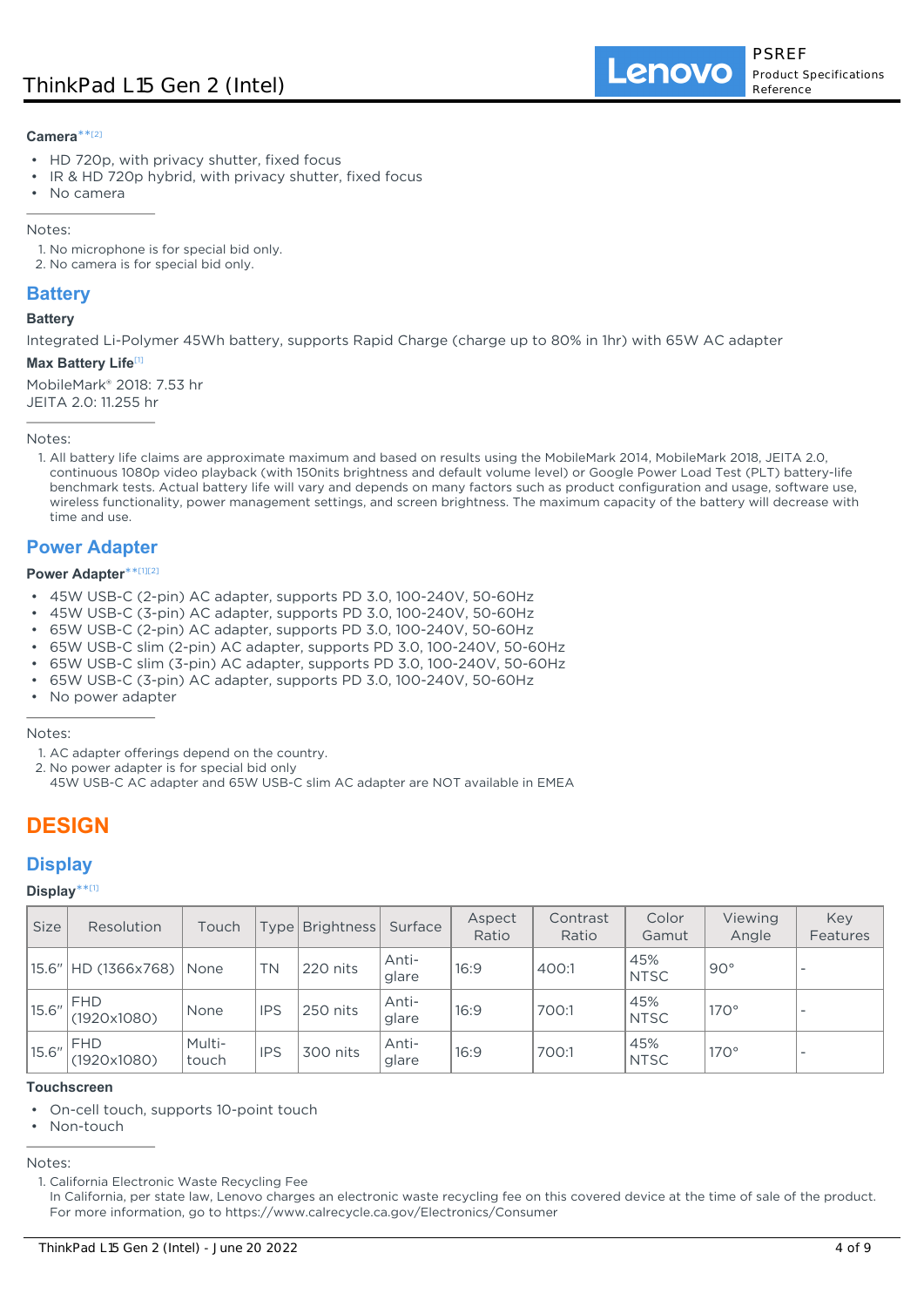# **Input Device**

### **Keyboard**

6-row, spill-resistant, multimedia Fn keys with Unified Communications controls, numeric keypad

- **Keyboard Backlight**
- LED backlight
- Non-backlight

#### **UltraNav™**

TrackPoint® pointing device and Mylar® surface multi-touch touchpad

# **Mechanical**<sup>[1]</sup>

#### **Dimensions (WxDxH)**

366.5 x 250 x 21 mm (14.43 x 9.84 x 0.83 inches)

#### **Weight**

Starting at 1.98 kg (4.37 lbs)

**Case Color**

Black

**Case Material**

PC + ABS (top), PC + ABS (bottom)

Notes:

1. The system dimensions and weight vary depending on configurations.

# **CONNECTIVITY**

# **Network**

#### **Onboard Ethernet**\*\*

- Gigabit Ethernet, Intel Ethernet Connection I219-LM (vPro models), 1x RJ-45, supports Wake-on-LAN
- Gigabit Ethernet, Intel Ethernet Connection I219-V (non-vPro models), 1x RJ-45, supports Wake-on-LAN
- No Ethernet

## **WLAN + Bluetooth®**\*\* [1][2]

- Wi-Fi® 6, 802.11ax 2x2 Wi-Fi + Bluetooth 5.2, M.2 card
- Mediatek Wi-Fi 6 MT7921, 802.11ax 2x2 Wi-Fi + Bluetooth 5.2, M.2 Card
- Realtek Wi-Fi 6 RTL8852AE, 802.11ax Dual Band 2x2 Wi-Fi + Bluetooth 5.2, M.2 card
- Intel Wi-Fi 6 AX200, 802.11ax 2x2 Wi-Fi + Bluetooth 5.2, M.2 card
- Intel Wi-Fi 6E AX210, 802.11ax 2x2 Wi-Fi + Bluetooth 5.2, M.2 Card
- No WLAN and Bluetooth

#### **WWAN**\*\*

- Wireless WAN upgradable to 4G (with antenna ready)
- Integrated Mobile Broadband 4G LTE, Quectel EM120R-GL, M.2 card
- Integrated Mobile Broadband 4G LTE, Quectel EM120R-GL, M.2 card, with embedded eSIM functionality
- No support

#### **SIM Card**

No SIM card inbox

## **NFC**

- Near Field Communication
- No support

## Notes:

- 1. Bluetooth 5.2 is hardware ready but may run at a lower version due to OS limitation
- 2. Wi-Fi 6 full features might be limited by country-level restrictions.

# **Ports**[1]

## **Standard Ports**

• 1x USB 3.2 Gen 1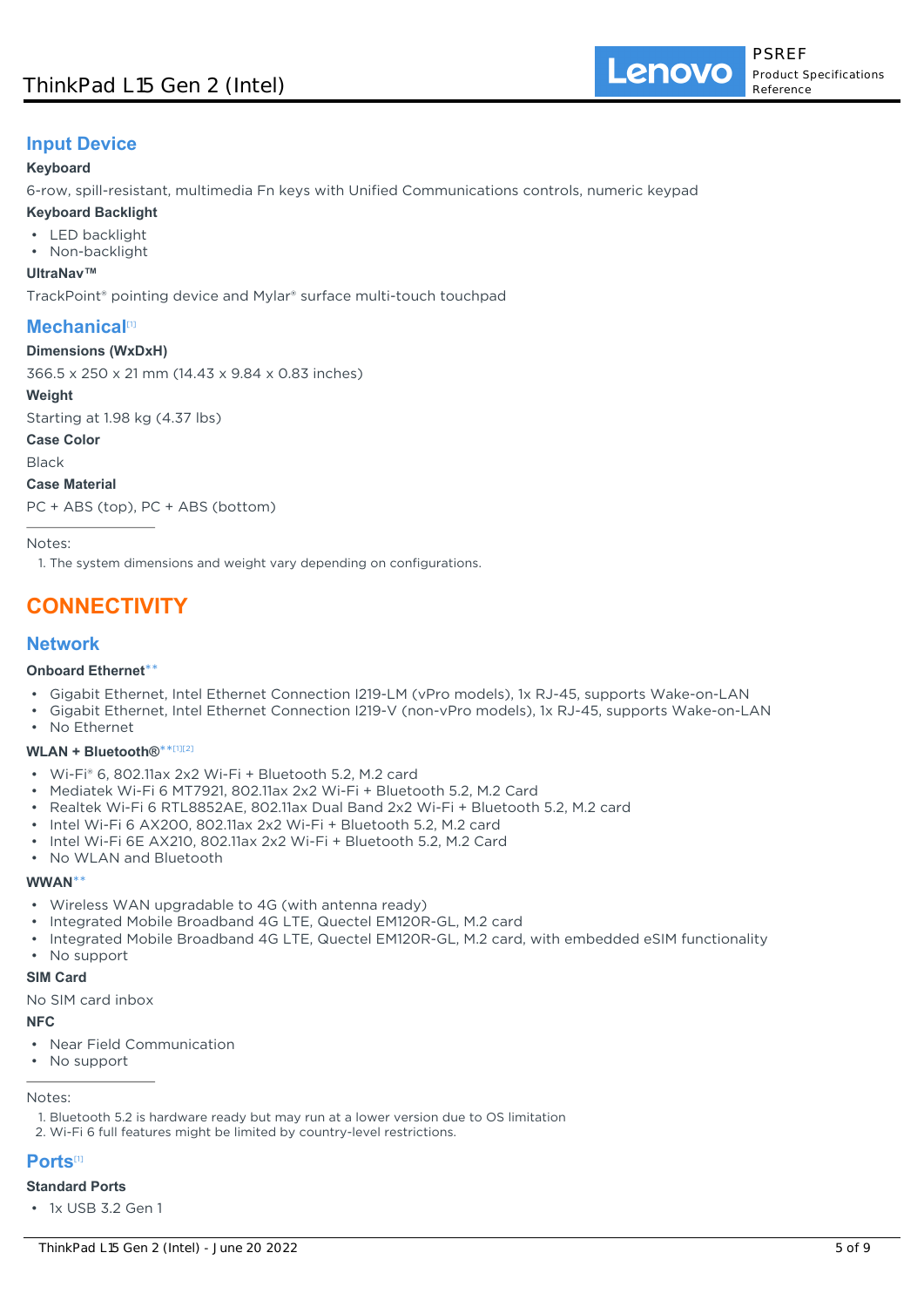# ThinkPad L15 Gen 2 (Intel)

Lenovo

- 1x USB 3.2 Gen 1 (Always On)
- 1x USB-C 3.2 Gen 1 (support data transfer, Power Delivery 3.0, and DisplayPort™ 1.4)
- 1x Thunderbolt 4 / USB 4 40Gbps (support data transfer, Power Delivery 3.0, and DisplayPort 1.4)
- 1x HDMI 2.0
- 1x microSD card reader
- 1x Headphone / microphone combo jack (3.5mm)

#### **Optional Ports**\*\*\* [2]

- 1x Ethernet (RJ-45)
- 1x Side docking connector
- 1x Smart card reader
- 1x Nano-SIM card slot (WWAN support models)

Notes:

- 1. The transfer speed of following ports will vary and, depending on many factors, such as the processing speed of the host device, file attributes and other factors related to system configuration and your operating environment, will be slower than theoretical speed. USB 2.0: 480 Mbit/s;
	- USB 3.2 Gen 1 (SuperSpeed USB 5Gbps, formerly USB 3.0 / USB 3.1 Gen 1): 5 Gbit/s;
	- USB 3.2 Gen 2 (SuperSpeed USB 10Gbps, formerly USB 3.1 Gen 2): 10 Gbit/s;
- USB 3.2 Gen 2x2 (SuperSpeed USB 20Gbps): 20 Gbit/s;
- Thunderbolt 3/4: 40 Gbit/s
- 2. For the models without Ethernet connector, it is recommended to use the Lenovo USB-C to Ethernet Adapter for Ethernet connection.

## **Docking**

#### **Docking**

Various docking solutions supported via Thunderbolt or USB-C.

For more compatible docking solutions, please visit **[Docking for ThinkPad® L15 Gen 2 \(Intel\)](https://smartfind.lenovo.com/accessories/#/search?categoryL1Name=Docking&categoryL2Names&pageIndex=1&pageSize=40&query=20X3)** 

## **Monitor Cable**

#### **Monitor Cable**\*\*\*

- Lenovo HDMI to VGA Monitor Adapter
- Lenovo USB-C to DisplayPort Adapter
- Lenovo USB-C to VGA Adapter
- No monitor cable

# **SECURITY & PRIVACY**

## **Security**

#### **Security Chip**\*\*

- Discrete TPM 2.0, TCG certified
- Disabled (in some regions)

#### **Physical Locks**

Kensington® Security Slot, 3 x 7 mm

#### **Smart Card Reader**

- Smart card reader
- No smart card reader

#### **Fingerprint Reader**

- Touch style fingerprint reader on palm rest, match-on-chip
- No fingerprint reader

#### **BIOS Security**

- Power-on password
- Supervisor password
- NVMe password (for NVMe SSD)
- Hard disk password (for HDD)
- Self-healing BIOS

## **Other Security**

- (Optional) Camera privacy shutter
- (Optional) IR camera for Windows Hello

# **MANAGEABILITY**

ThinkPad L15 Gen 2 (Intel) - June 20 2022 6 of 9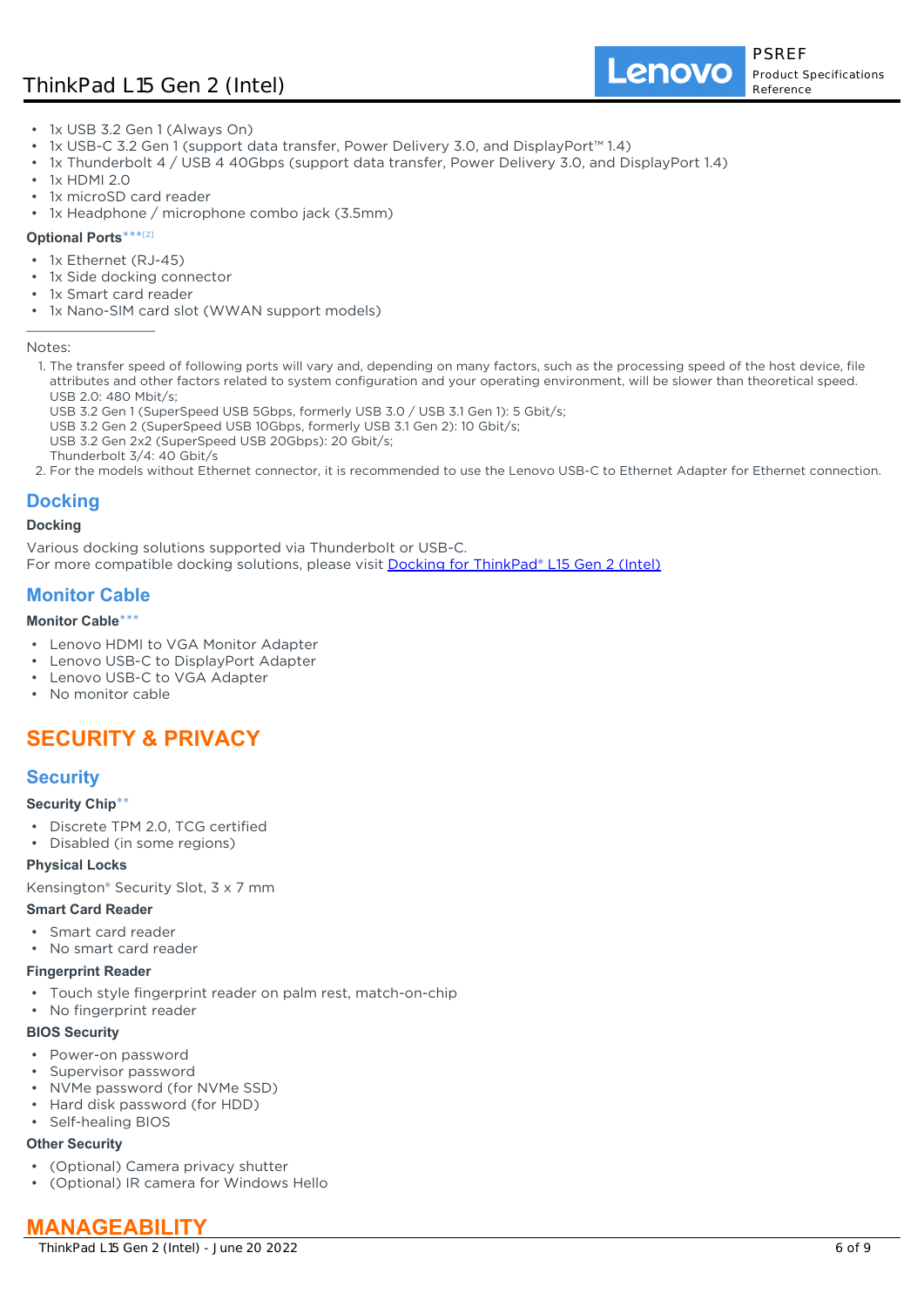# **System Management**

## **System Management**[1]

- Intel vPro
- Non-vPro

Notes:

1. Intel vPro offers a superset of DASH's defined capabilities.

# **SERVICE**

# **Warranty**

### **Base Warranty**\*\* [1]

- 1-year depot service
- 1-year depot with 2-year system board service (Korea only)
- 1-year limited onsite service
- 3-year (1-yr battery) depot service
- 3-year (1-yr battery) limited onsite service
- No base warranty

Notes:

1. More information of warranty policy, please access https://pcsupport.lenovo.com/warranty

# **ENVIRONMENTAL**

# **Operating Environment**

### **Temperature**[1]

- Operating: 5°C (41°F) to 35°C (95°F)
- Storage and transportation in original shipping package: -20°C (-4°F ) to 60°C (140°F)
- Storage without package: 5°C (41°F) to 43°C (109°F)

## **Humidity**

- Operating: 8% to 95% at wet-bulb temperature 23°C (73°F)
- Storage and transportation: 5% to 95% at wet-bulb temperature 27°C (81°F)

#### **Altitude**

Maximum altitude (without pressurization): 3048 m (10,000 ft)

Notes:

1. When you charge the battery, its temperature must be no lower than 10°C (50°F).

# **CERTIFICATIONS**

# **Green Certifications**

## **Green Certifications**

- EPEAT™ Gold
- ENERGY STAR® 8.0
- **TCO Certified**
- RoHS compliant

# **Other Certifications**

## **Mil-Spec Test**

MIL-STD-810H military test passed

• Feature with \*\* means that only one offering listed under the feature is configured on selected models.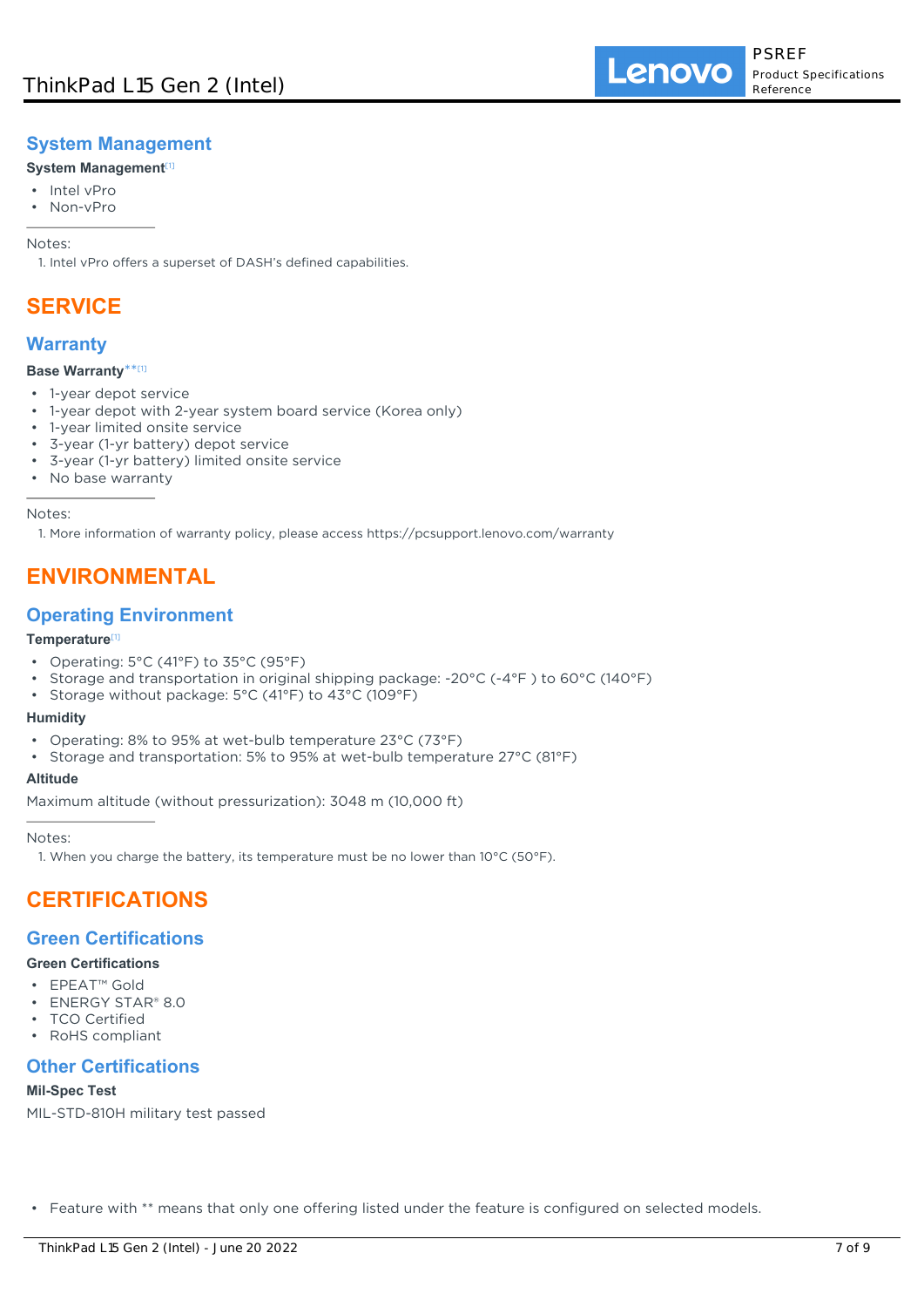- Feature with \*\*\* means that one or more offerings listed under the feature could be configured on selected models.
- Lenovo reserves the right to change specifications or other product information without notice. Lenovo is not responsible for photographic or typographical errors. LENOVO PROVIDES THIS PUBLICATION "AS IS," WITHOUT WARRANTY OF ANY KIND, EITHER EXPRESS OR IMPLIED, INCLUDING THE IMPLIED WARRANTIES OF MERCHANTABILITY OR FITNESS FOR A PARTICULAR PURPOSE. Some jurisdictions do not allow disclaimer of express or implied warranties in certain transactions, therefore this disclaimer may not apply to you.
- The specifications on this page may not be available in all regions, and may be changed or updated without notice.